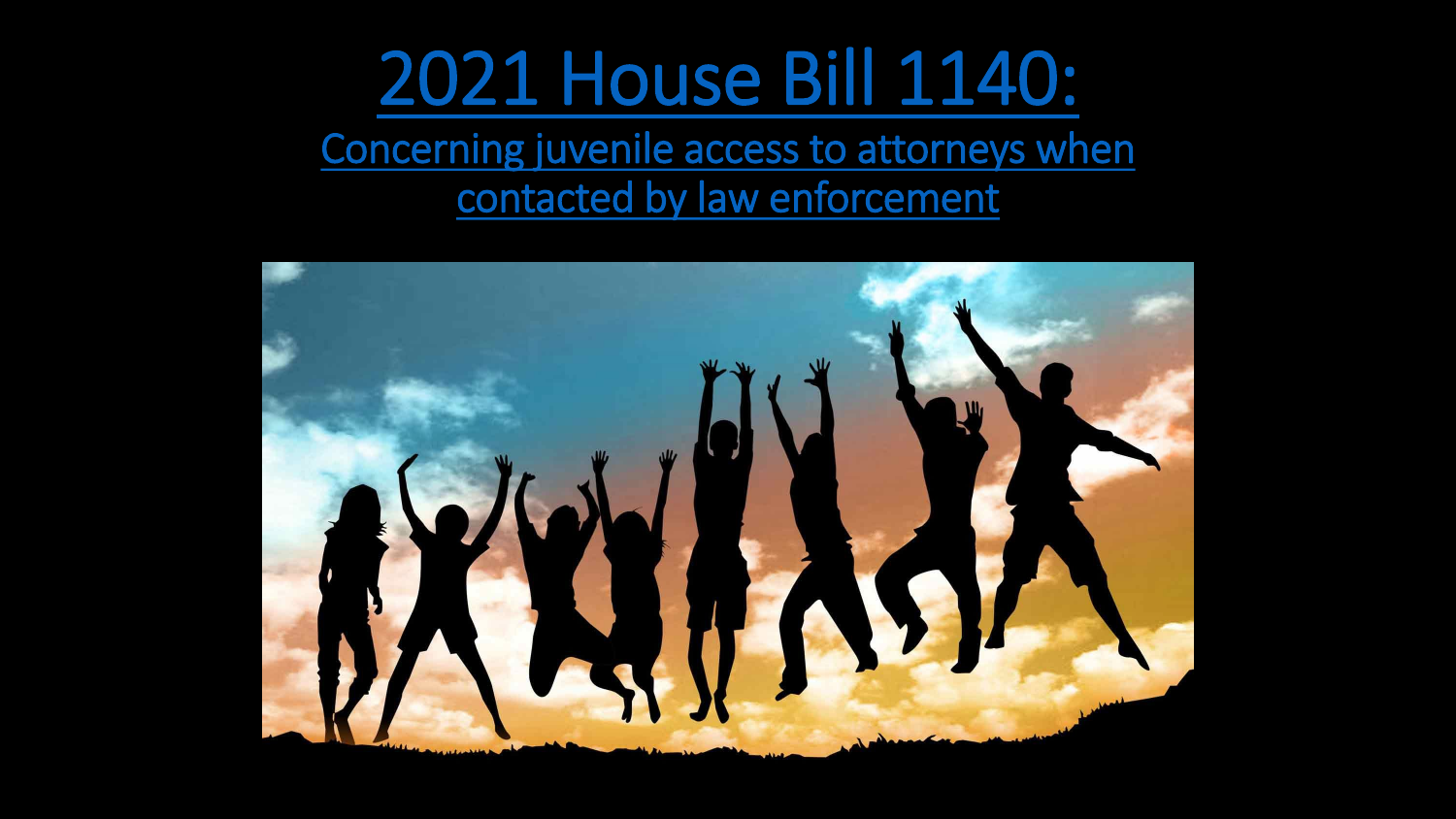### In theory –

#### **The Constitution Protects the Right to Remain Silent and the Right to Counsel**

#### **MIRANDA WARNING**

- 1. YOU HAVE THE RIGHT TO REMAIN SILENT.
- 2. ANYTHING YOU SAY CAN AND WILL BE USED AGAINST YOU IN A COURT OF LAW.
- 3. YOU HAVE THE RIGHT TO TALK TO A LAWYER AND HAVE HIM PRESENT WITH YOU WHILE YOU ARE BEING QUESTIONED.
- 4. IF YOU CANNOT AFFORD TO HIRE A LAWYER, ONE WILL BE APPOINTED TO REPRESENT YOU BEFORE ANY QUESTIONING. IF YOU WISH.
- 5. YOU CAN DECIDE AT ANY TIME TO EXERCISE THESE RIGHTS AND NOT ANSWER ANY QUESTIONS OR MAKE ANY
	- **STATEMENTS.**

#### **WAIVER**

DO YOU UNDERSTAND EACH OF THESE RIGHTS I HAVE EXPLAINED TO YOU? HAVING THESE RIGHTS IN MIND, DO YOU WISH TO TALK TO US NOW?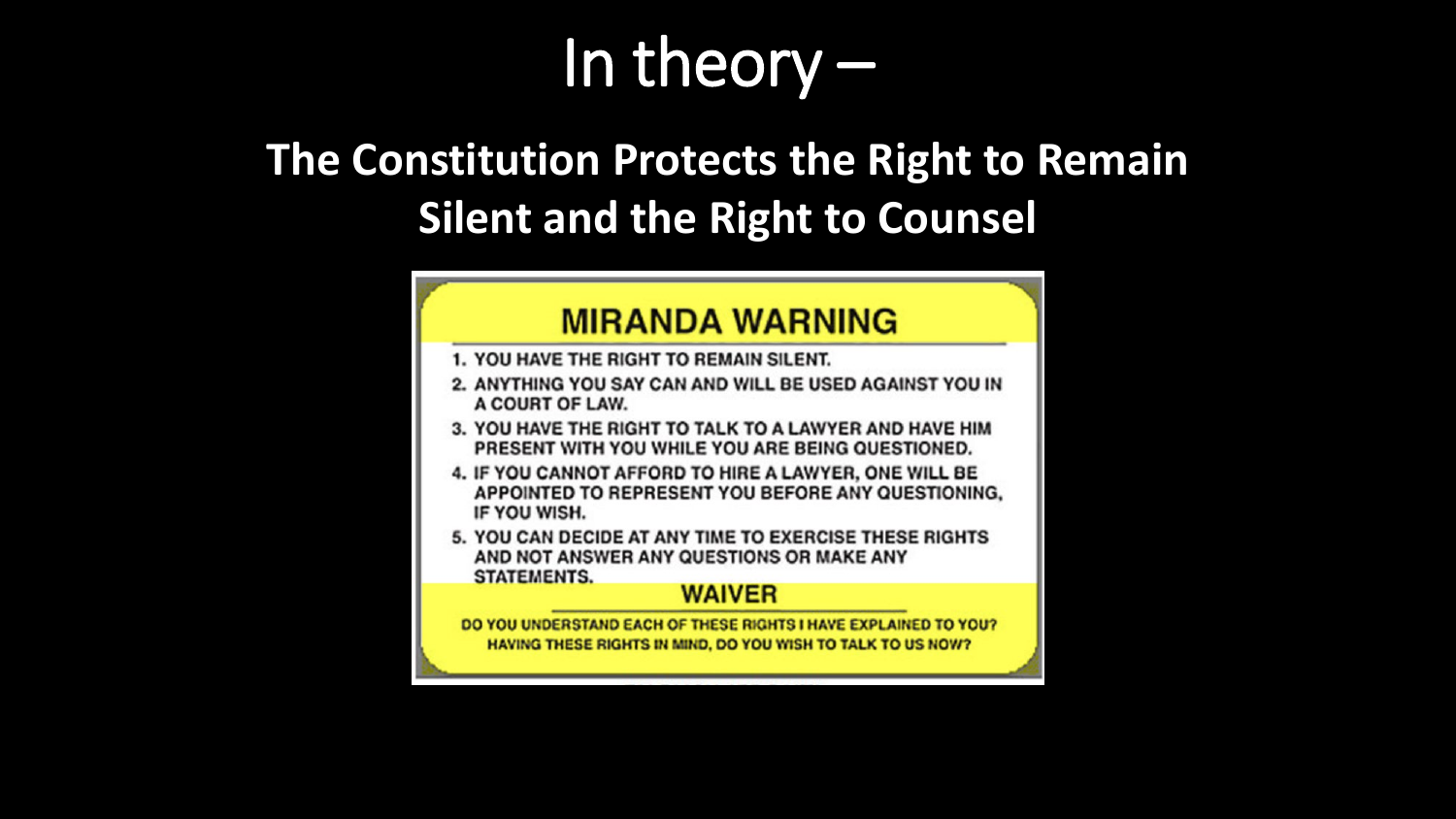### In practice –

#### **Youth in Washington State Tell a Different Story:**

"They try pressuring you to talking to them and the next thing you know you're saying yes to something you didn't do."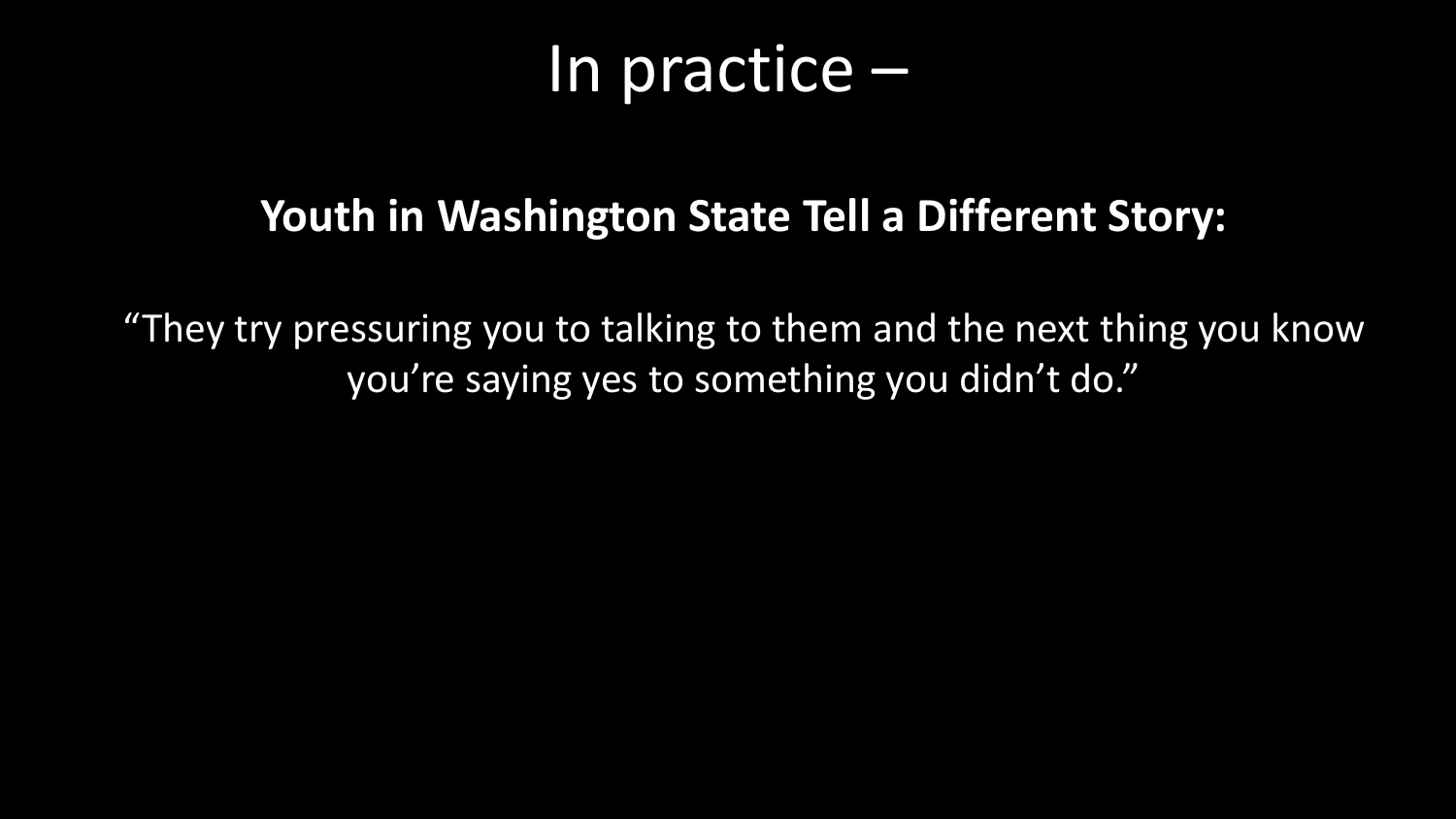## Right to counsel is critical for young people:

- Youth often do not **understand** legal rights and protections
- **Power dynamics are coercive and** limit meaningful consent
- **Racial bias** undermines trust between youth and police
- **Procedural justice** improves public safety
- Existing **case law** fails to protect youth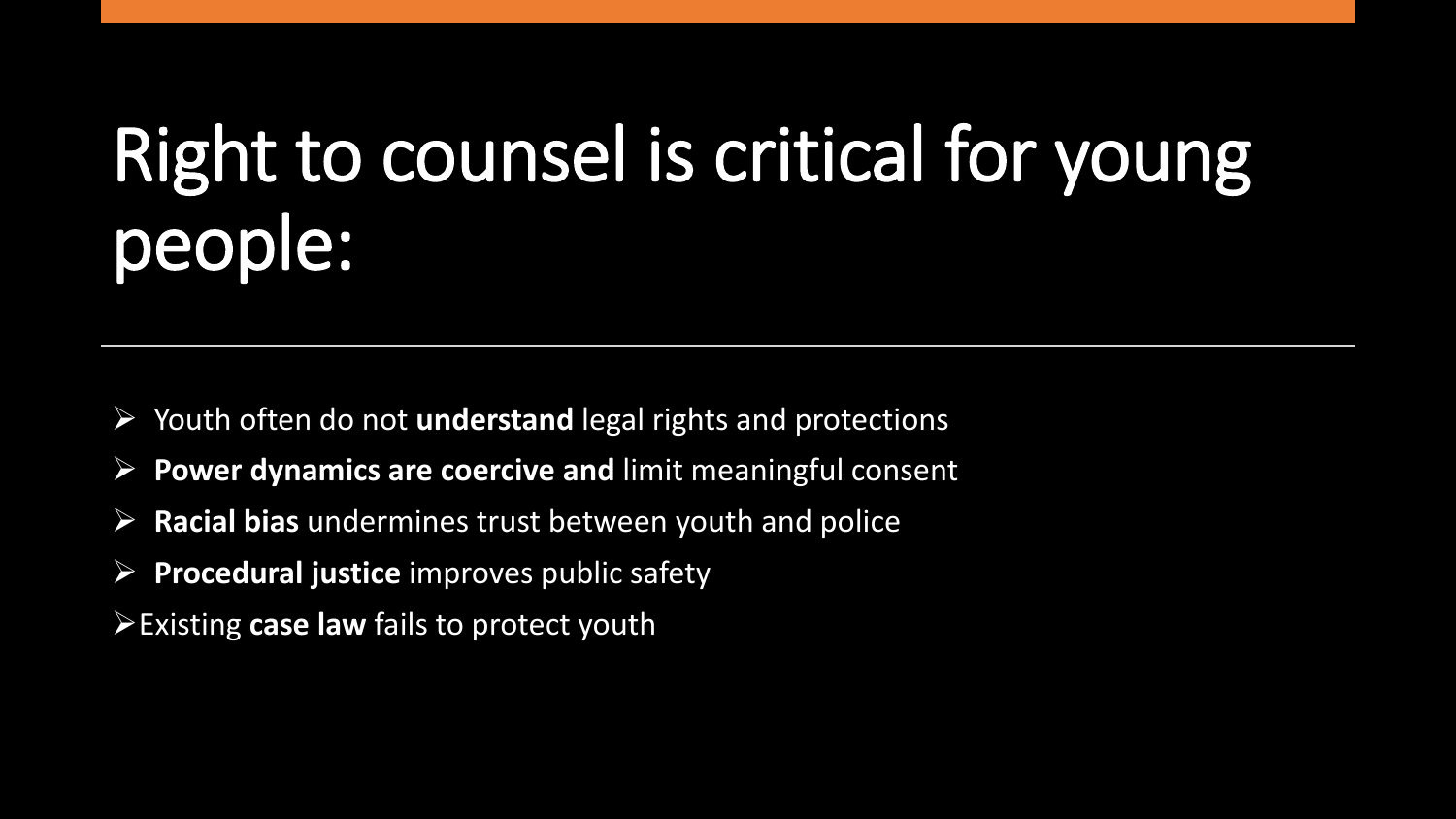### 1. Lack of understanding

• Adolescent brain science

• *Miranda* is confusing

• Knowing whether you can refuse police request to search is confusing

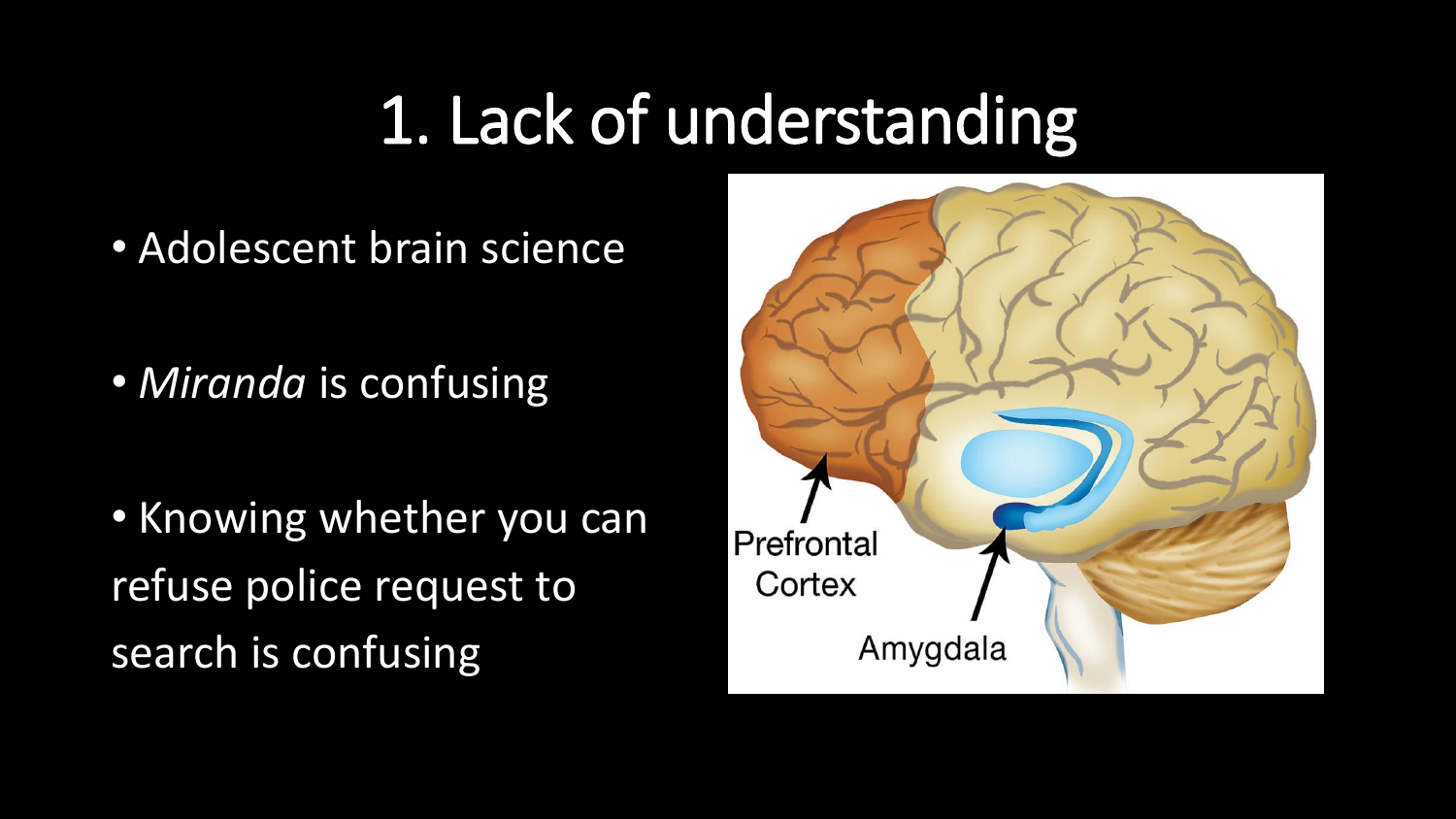### Power dynamics

- Less than 10 percent of youth suspected of committing a crime assert their *Miranda* rights when stopped by the police.
- Children questioned by adults and authority figures are more likely to feel pressure to respond.
- Police interrogation is inherently coercive.
- Police can lie to youth during interrogation with impunity.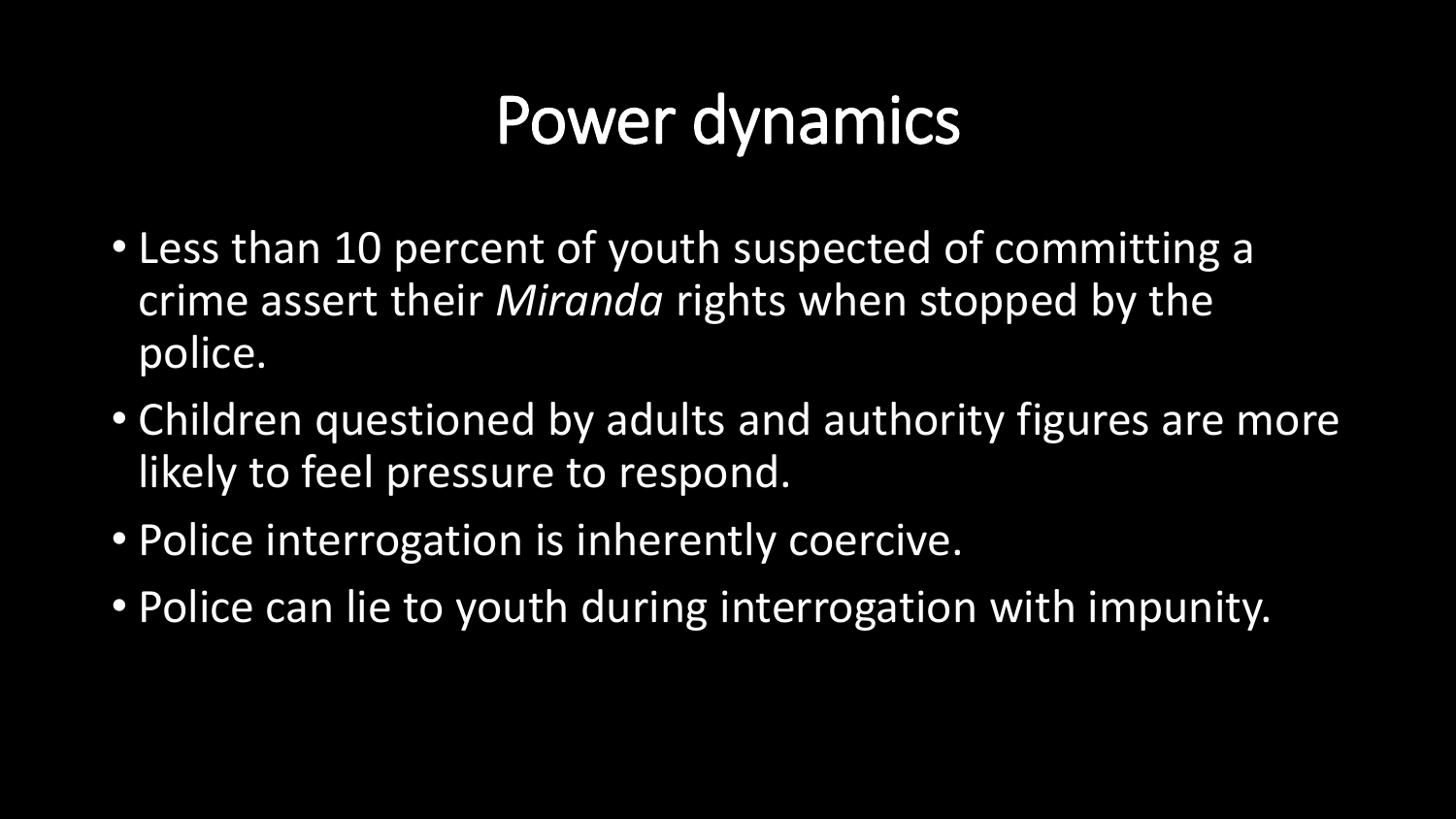### "I…used a ruse by telling him…"

I spoke with the first male who was later identified as **the set of the set of his Miranda Rights from a** department issued code book since he was not free to leave and I was questioning him. He stated yes to understanding my questions and yes to answering them.

a said he was coming from his friend states in the same and that he was going to state is house to pick up his school binder. I asked who who was and he said he did not know his last name. I asked him who was and he said it was the other kid he as with and motioned over to the individual Ofc Jones was talking to. I asked **the asset of the set of the set of the set of the set of the set of the set of the set of the denied it.** 

I then spoke to it and used a ruse by telling him is and that it was all it is idea and that it was the master mind of it all. At first dike the tander is all, but after they were both positively identified by the victiment and he wanted to give his side of the story. I told him that Ofc Ross would take his statement and that it would be in his best interest to tell the truth.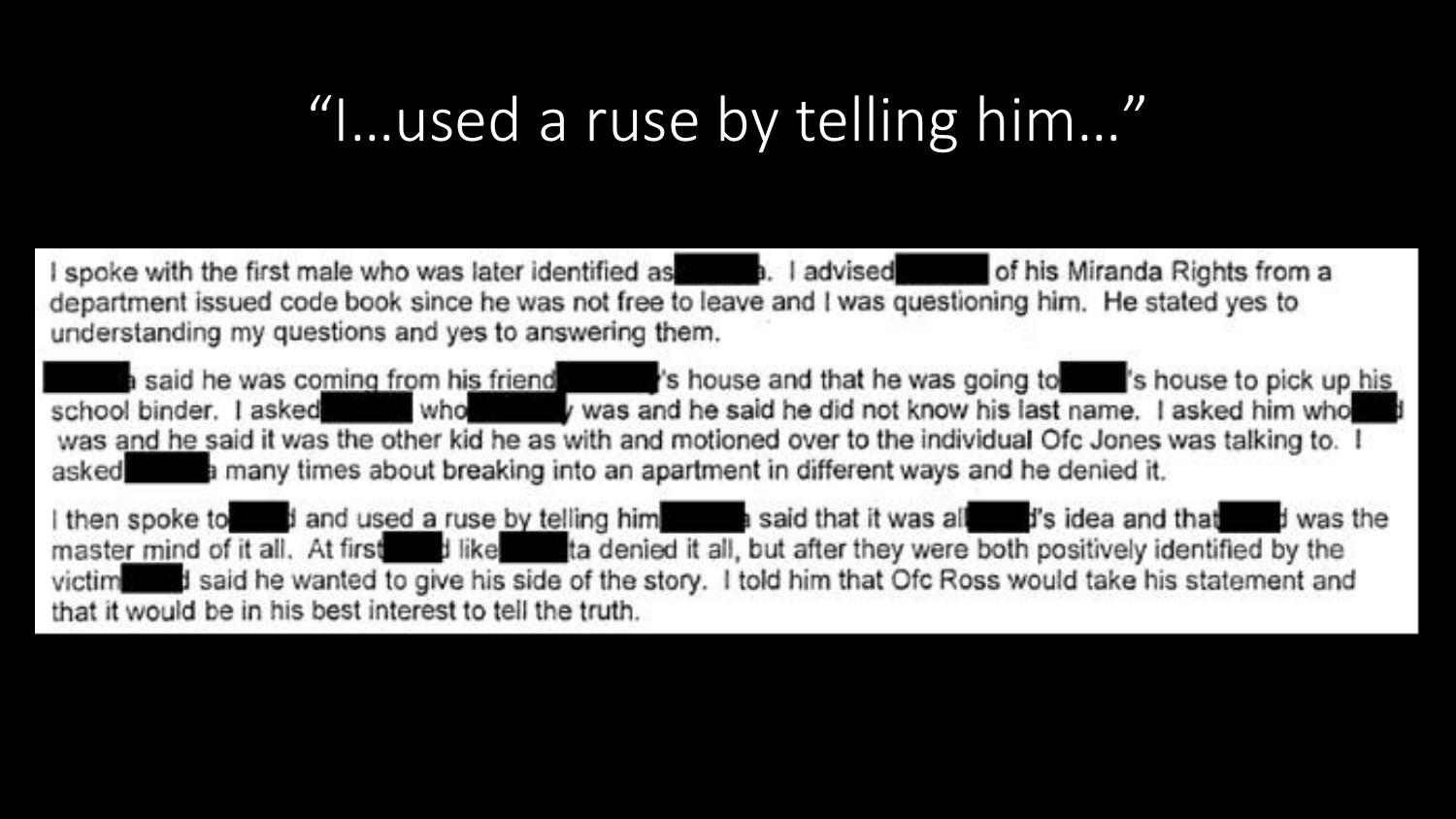### Structural Racism

- Nationally, police officers are more likely to arrest Black youth than white youth:
	- In 2016, Black youth accounted for 15% of U.S. children yet made up 35% of juvenile arrests that year.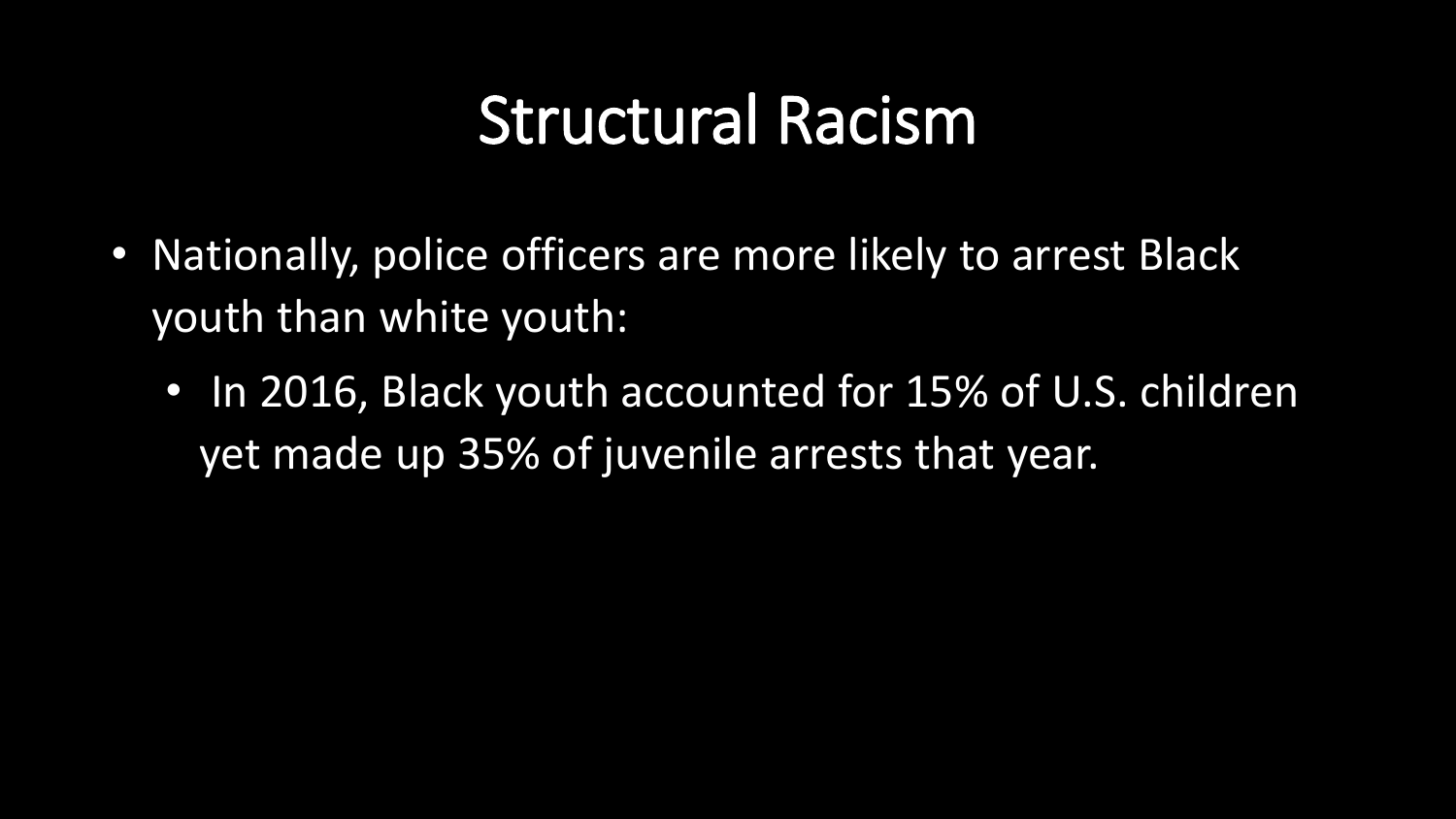### In King county, for example, police stop Youth of Color (BIPOC) at a disproportionate rate

- In 2012, the arrest rate for African Americans in King County was 1 in 38 in 2010, while the arrest rate for white suspects was 1 in 200.
- In 2019, approximately 20 percent of the youth referred to the juvenile legal system were referred by SPD and 22 percent of the filings were from SPD referrals.
- 72.4% of the youth charged in the juvenile legal system in 2019 were Black, Indigenous, and/or People of Color.
- In 2019, 86.1% of the youth incarcerated in King County were Black, Indigenous, and/or People of Color.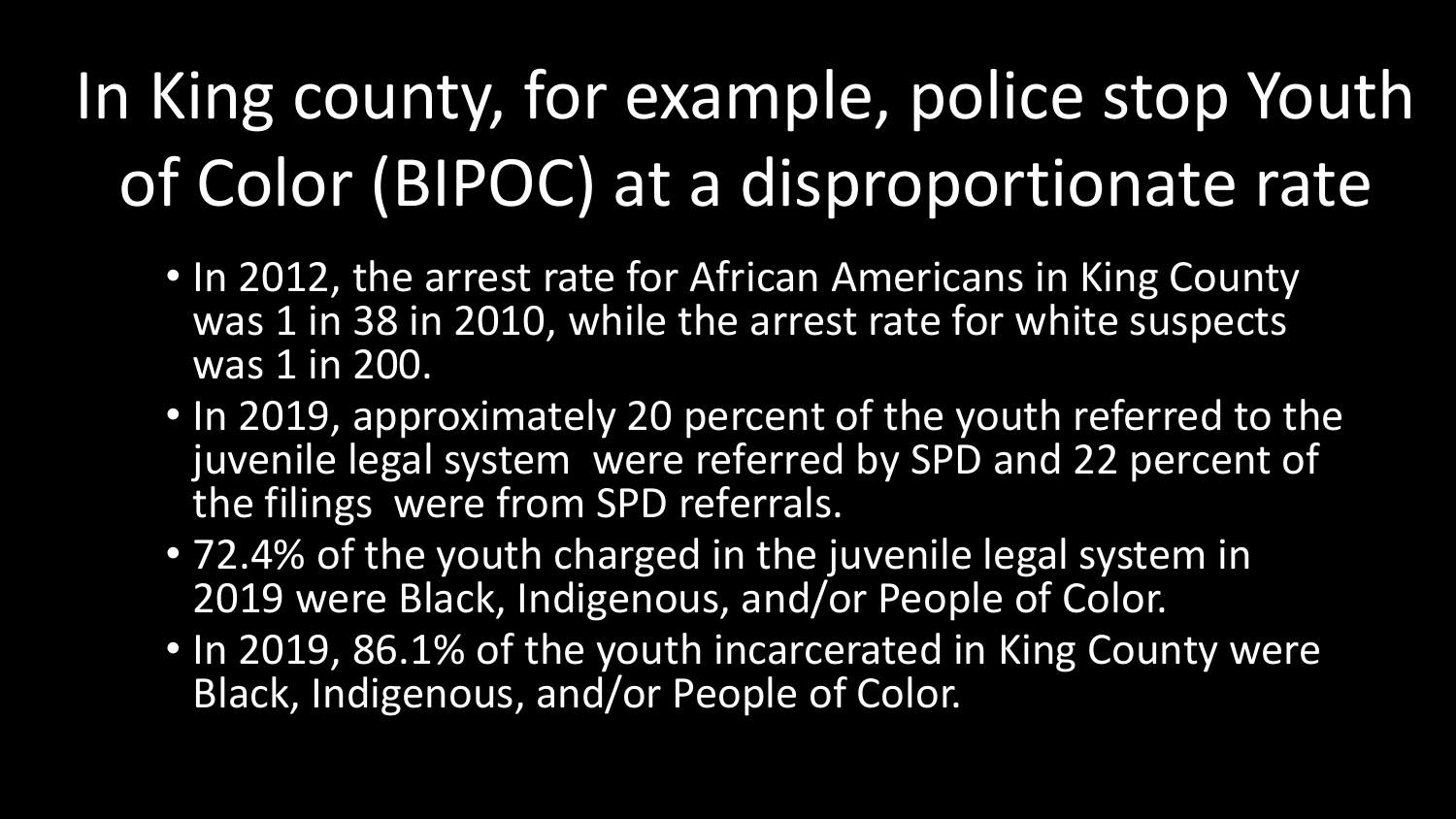## HB 1140

### Sponsored by Rep. Jesse Johnson

### Signed into law on May 18

### Effective date is 1/1/22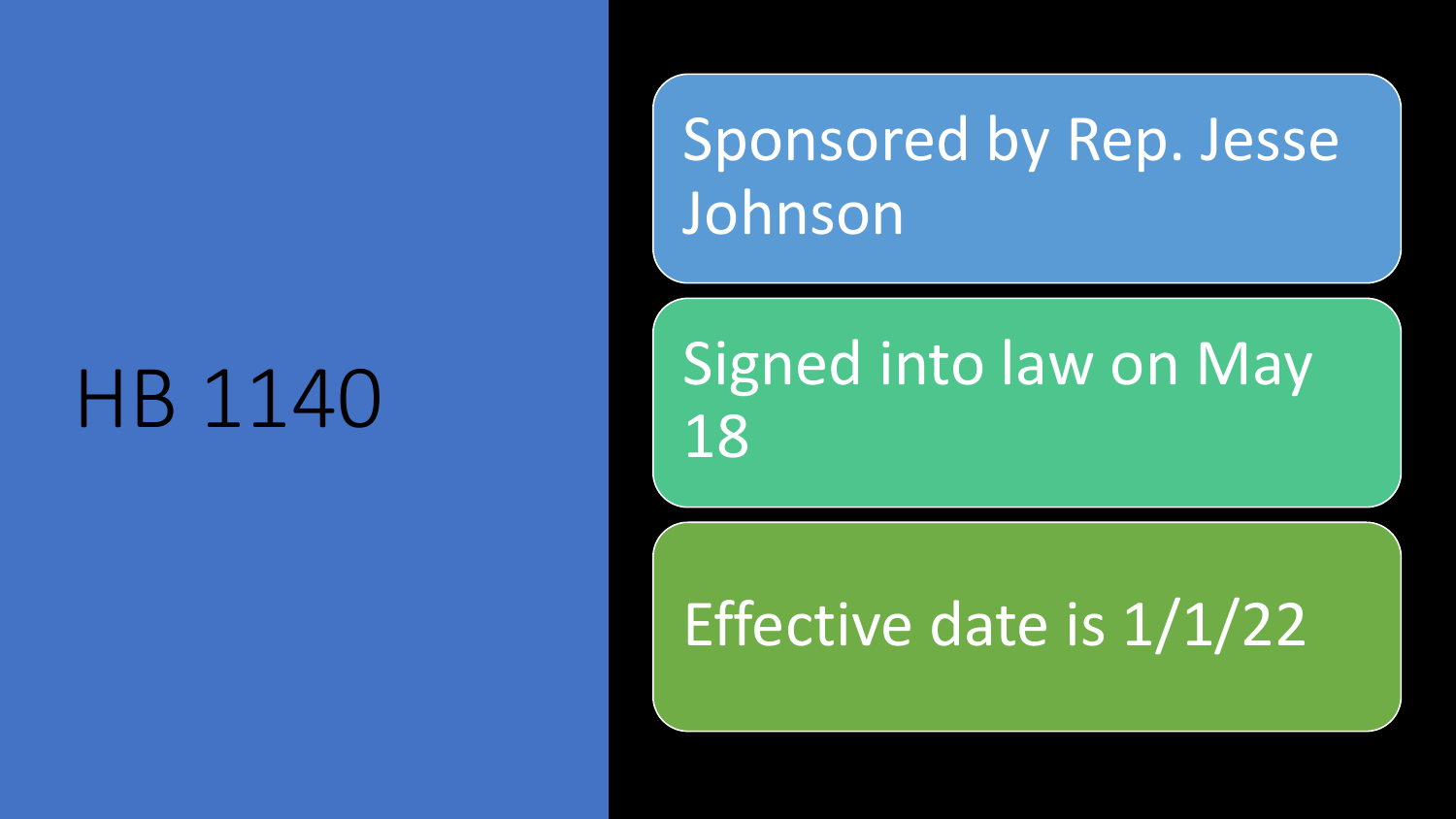HB 1140 builds on work in California and San Francisco and makes our community safer

"The [Jeff Adachi Youth Rights Ordinance], now fully implemented in San Francisco, makes our community safer and has not diminished my office's ability to prosecute serious and violent crimes."

– Chesa Boudin, District Attorney, San Francisco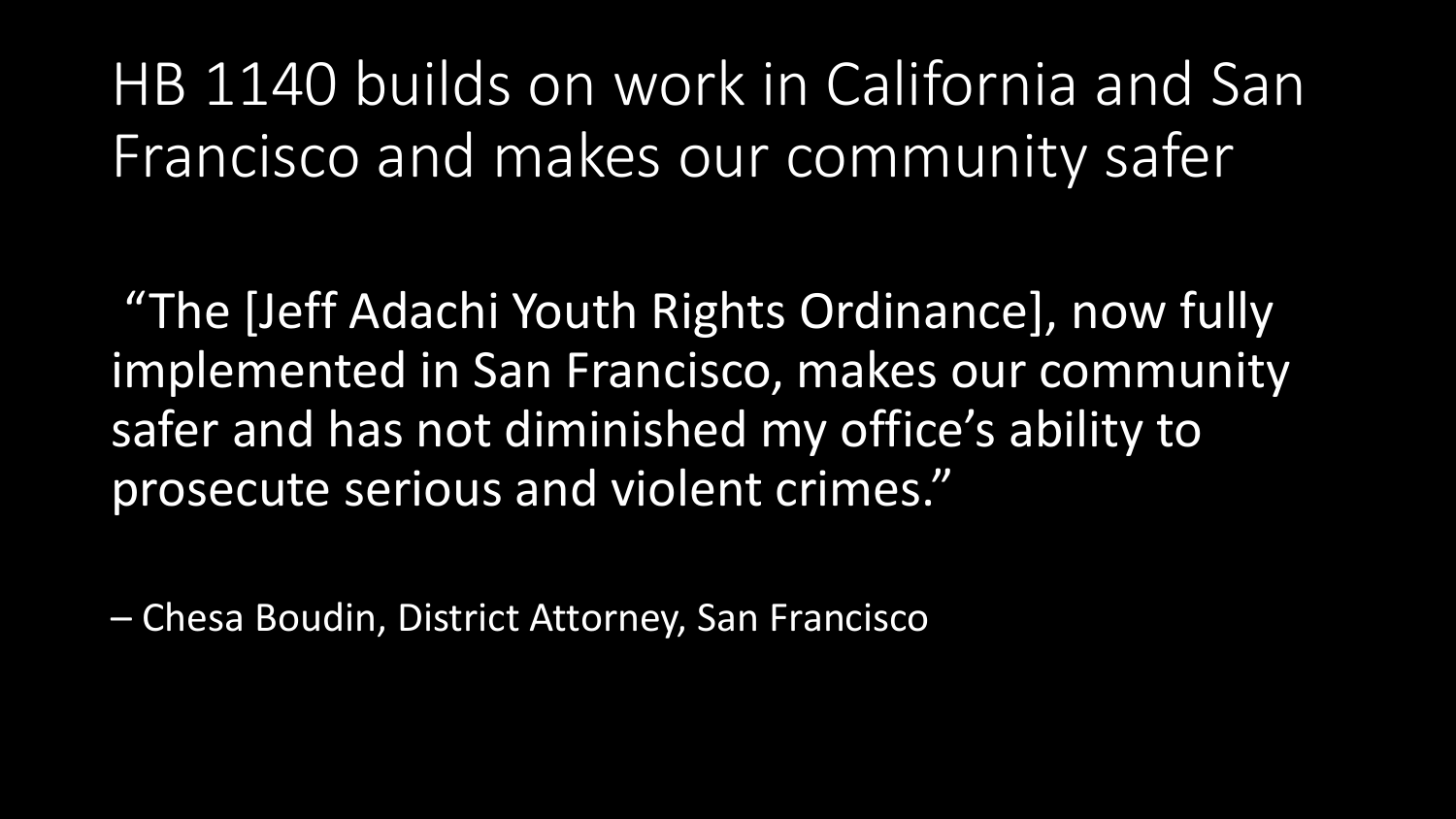### Procedural Justice

- Implementing HB 1140 will reduce racial bias and lead to safer communities
- Youth are more likely to comply with the legal system when they feel the system and its actors are not violating their constitutional protections.
- Patricia Lee, Managing Attorney of the Juvenile Unit of San Francisco Public Defender's Office, states that since the Jeff Adachi Youth Rights Ordinance passed – " I believe that my clients distrust the system less because they understand their rights and how to exercise them."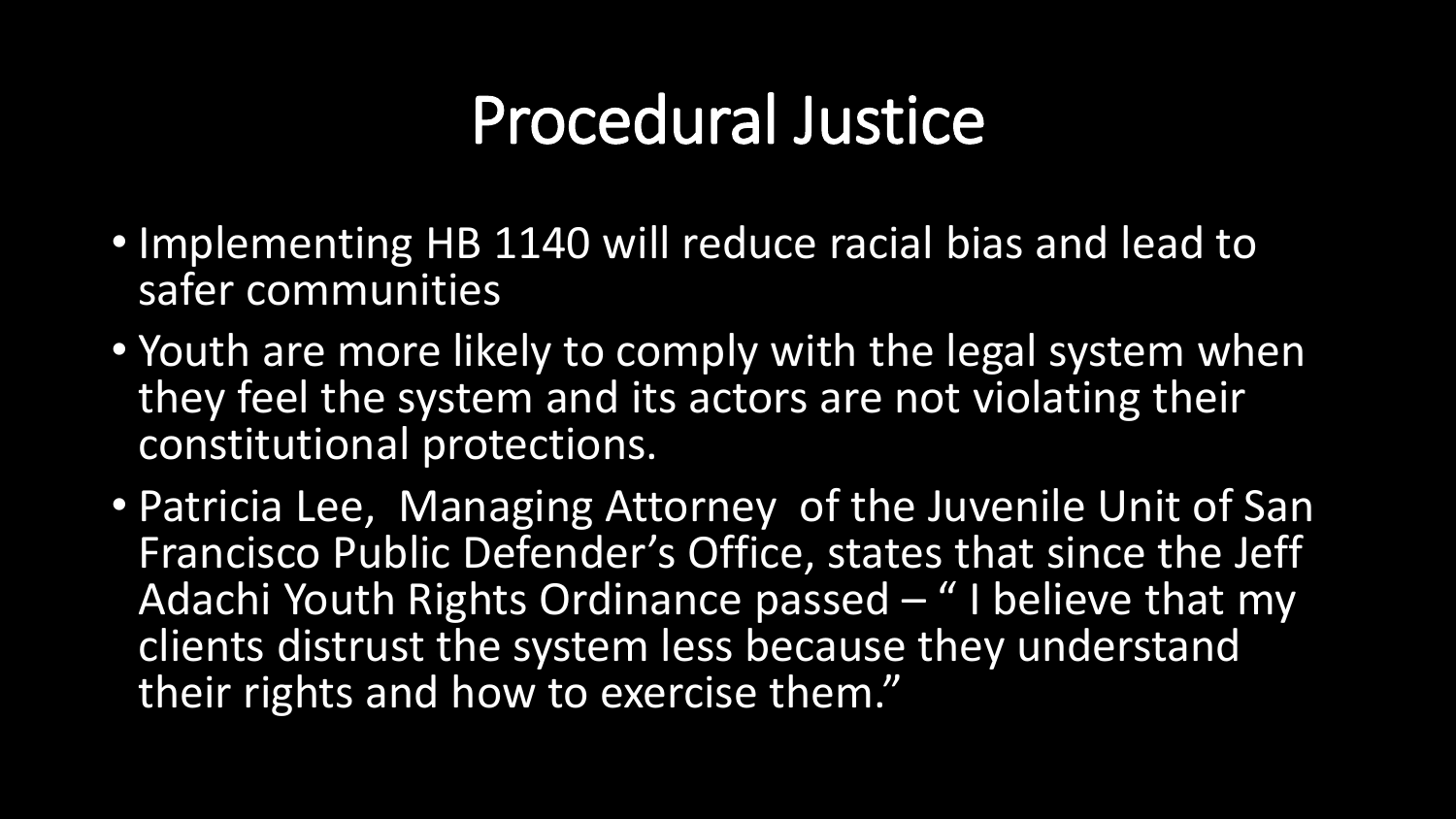# "You can't erode what doesn't exist"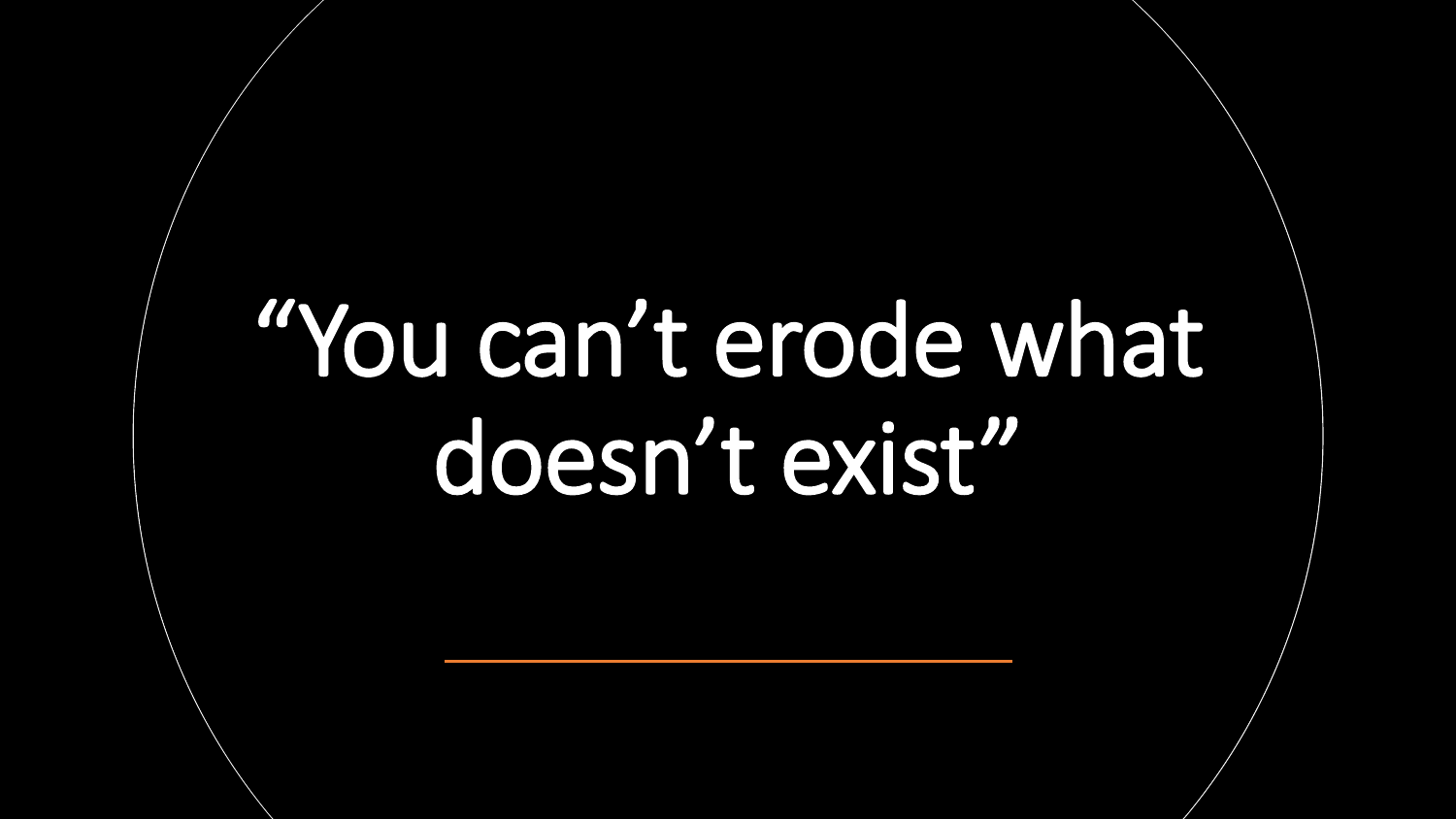"Existing case law and constitutional provisions do not adequately protect the rights of youth, especially those youth experiencing poverty or who are Black, Indigenous and Youth That anachronistic case law largely ignores what the science tells us about developing brains and pretends that young people and law enforcement are on equal footing in any interaction.

- Chesa Boudin, District Attorney, San Francisco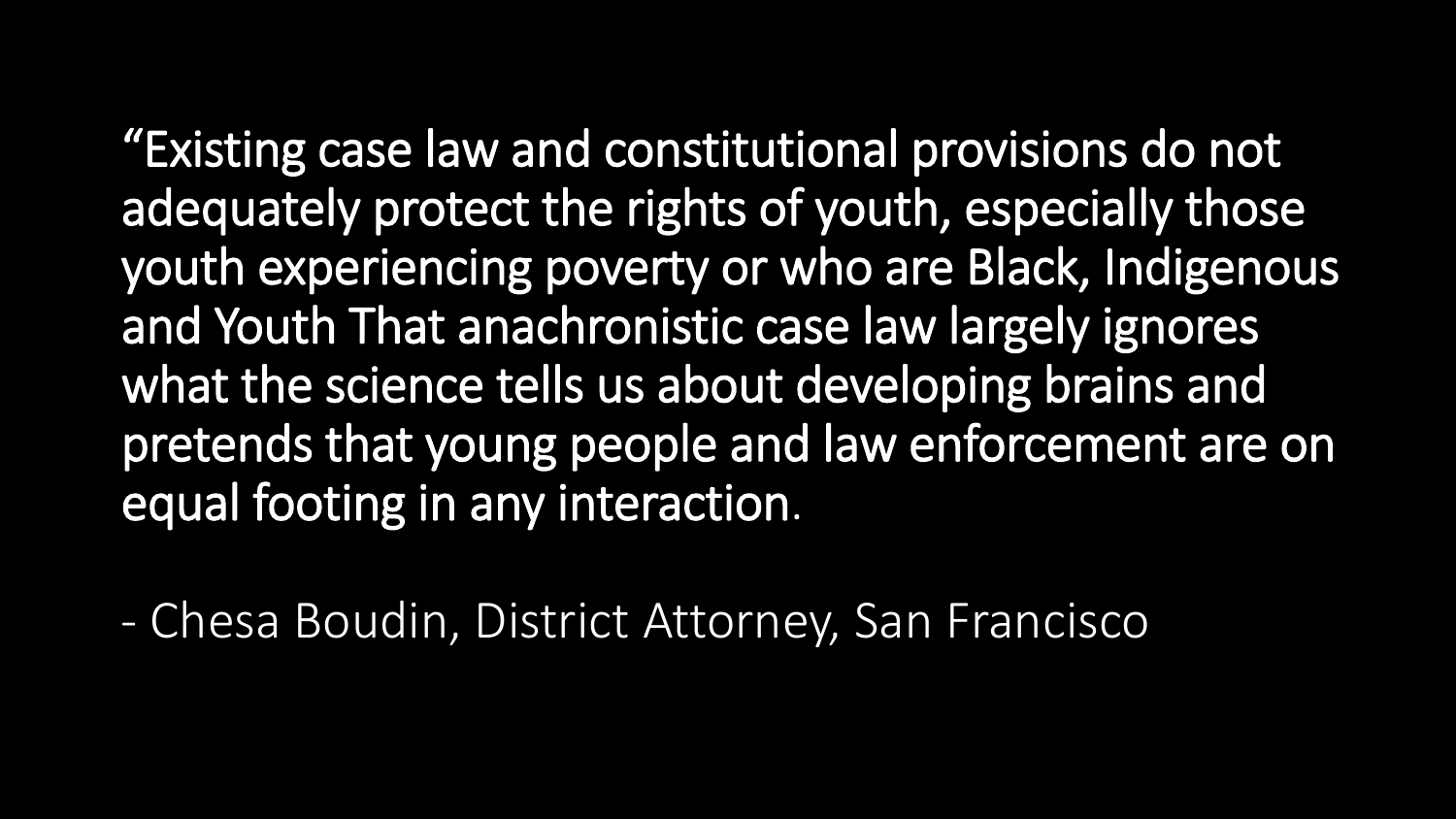### Current law falls short of protecting youth

- Even when the law requires courts to consider a young person's age, in practice courts rarely identify age as a relevant factor.
- "Existing case law and constitutional provisions do not adequately protect the rights of youth, especially those youth experiencing poverty or who are Black, Indigenous and Youth That anachronistic case law largely ignores what the science tells us about developing brains and pretends that young people and law enforcement are on equal footing in any interaction. - Chesa Boudin, District Attorney, San Francisco
- The "Jeff Adachi Youth Rights Ordinance" rectifies this problem by considering both the brain science and the power dynamics between youth and law enforcement interaction. The Ordinance makes young people's constitutional rights meaningful by connecting them to a lawyer who can help them understand these rights. - Chesa Boudin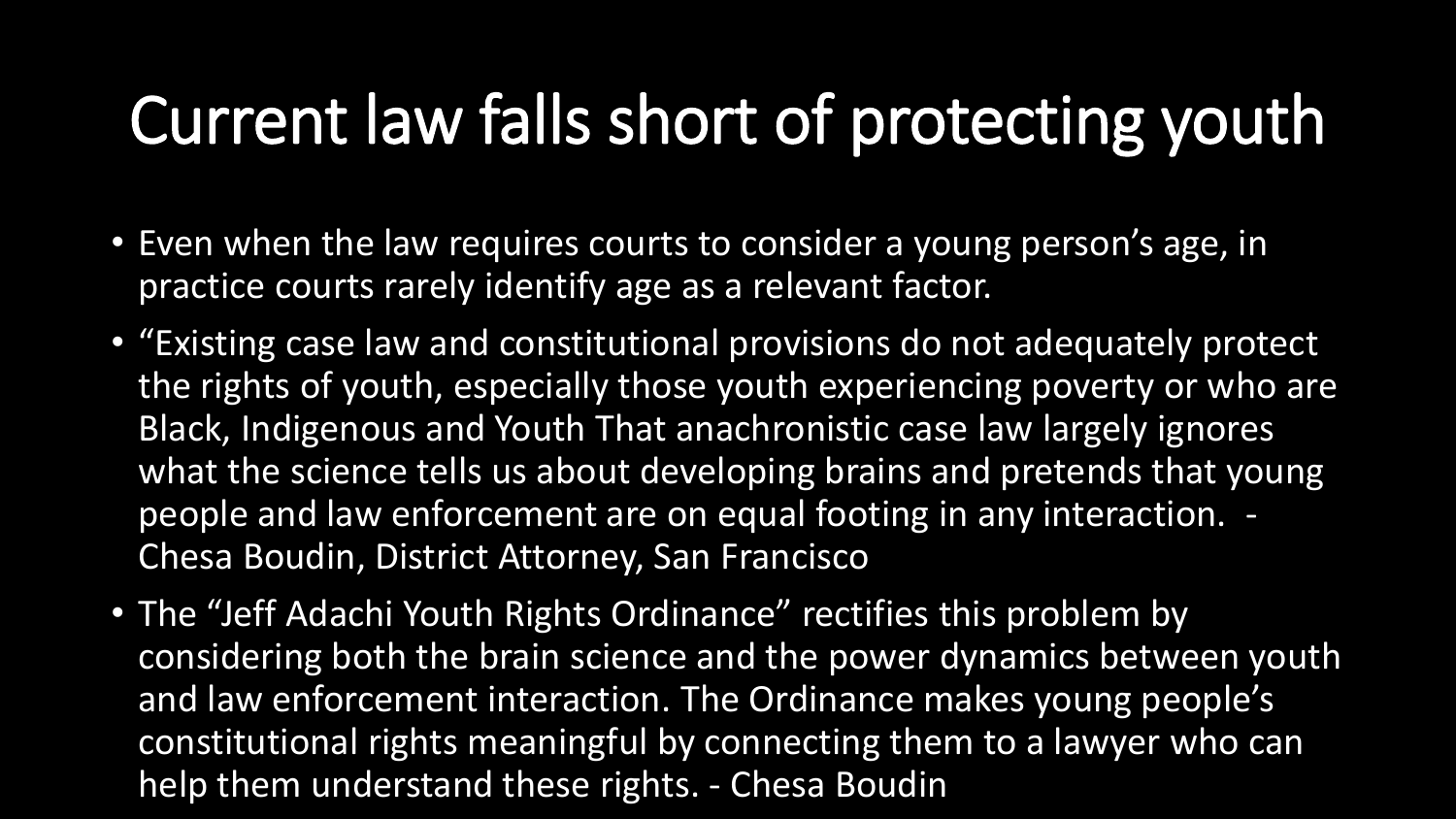Requires law enforcement to provide juveniles with access to an attorney prior to any waiver of the juvenile's constitutional rights when law enforcement:

(1) questions a juvenile during a custodial interrogation;

(2)(2) detains a juvenile based on probable cause of involvement in criminal activity; or

HB 1140: (3) requests that the juvenile provide consent to an evidentiary search of the juvenile or the juvenile's property, dwellings, or vehicle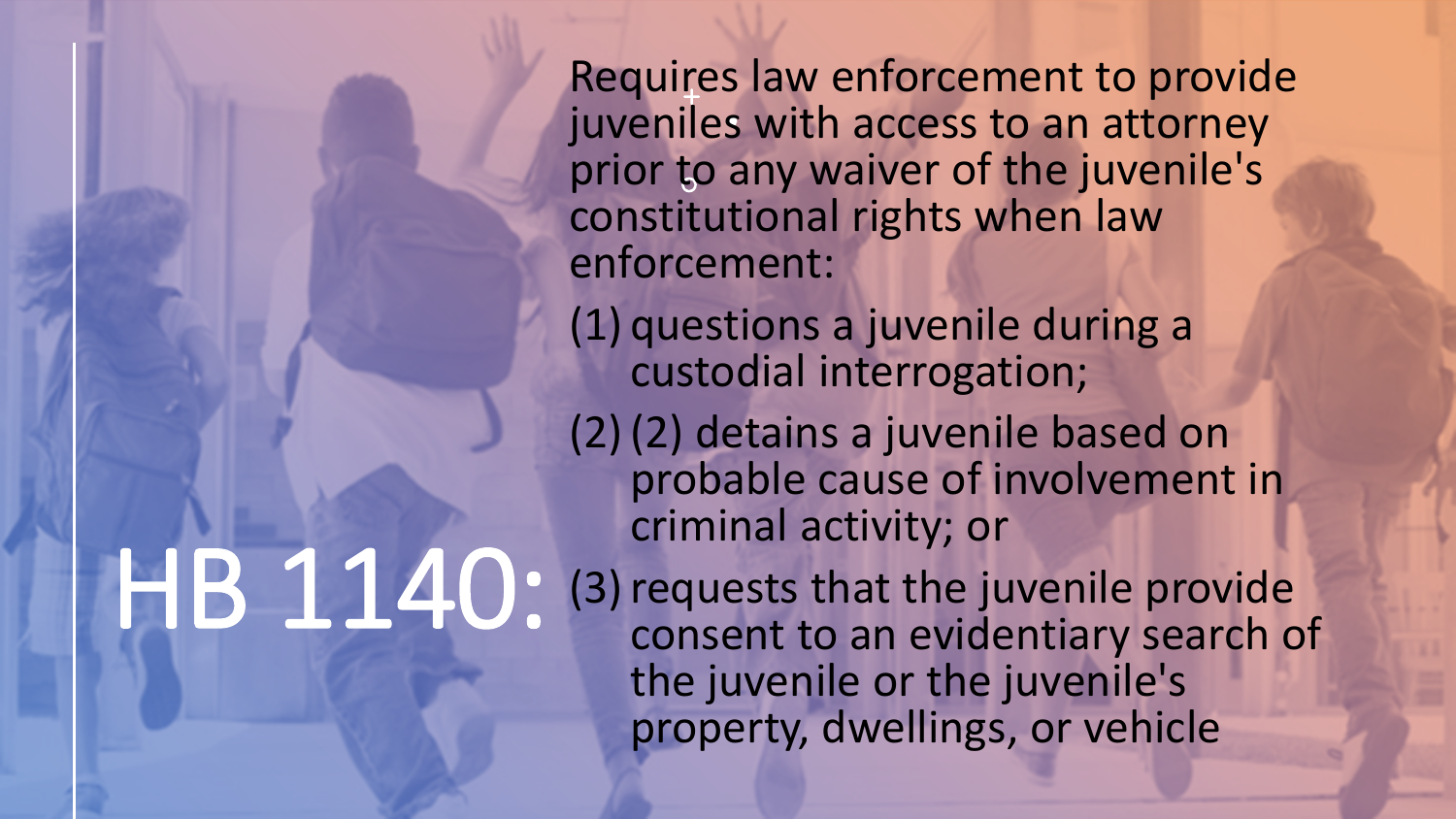### HB 1140:

- Does not apply when officers want to ask questions during, for example, "Terry stops" or welfare checks.
- Provides that the consultation with an attorney may not be waived.
- Establishes that statements made by a juvenile during or after the foregoing scenarios are inadmissible, unless: (1) the juvenile is provided with access to an attorney for consultation and the juvenile makes a valid waiver of the juvenile's rights; (2) the statement is for impeachment purposes; or (3) the statement was made spontaneously.
- Establishes exceptions to the attorney-consultation requirement if law enforcement believes the juvenile is a victim of trafficking (however, any information obtained from the juvenile by law enforcement pursuant to this subsection cannot be used in any prosecution of that juvenile), or believes the information sought is necessary to protect an individual's life from an imminent threat.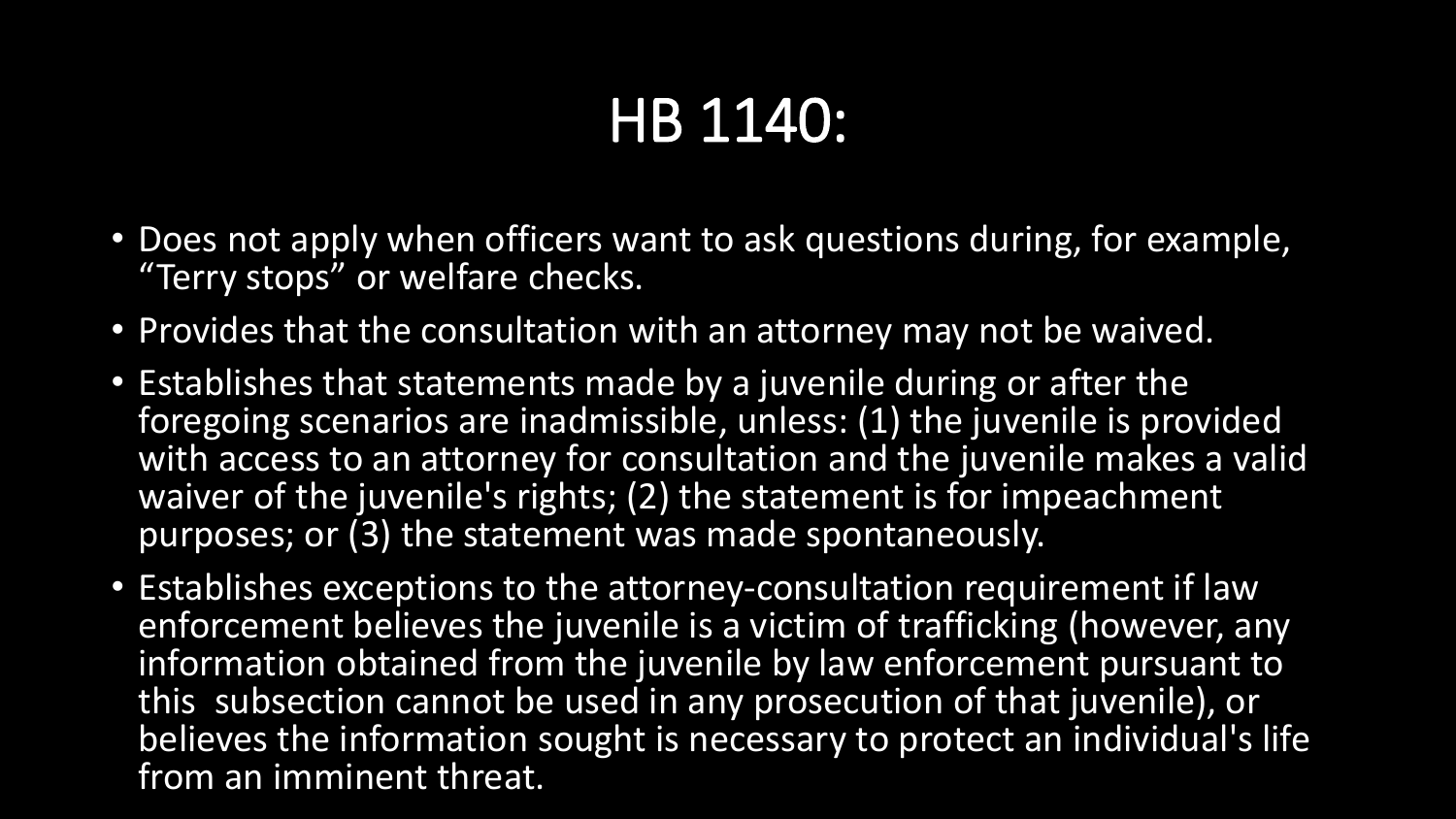### What the Ordinance does do:

- Provides youth with access to a public defender.
- Provides 'on call' legal representation 24/7 that will be implemented by the State Office of Public Defense
- Requires exclusion of evidence obtained in violation of the statute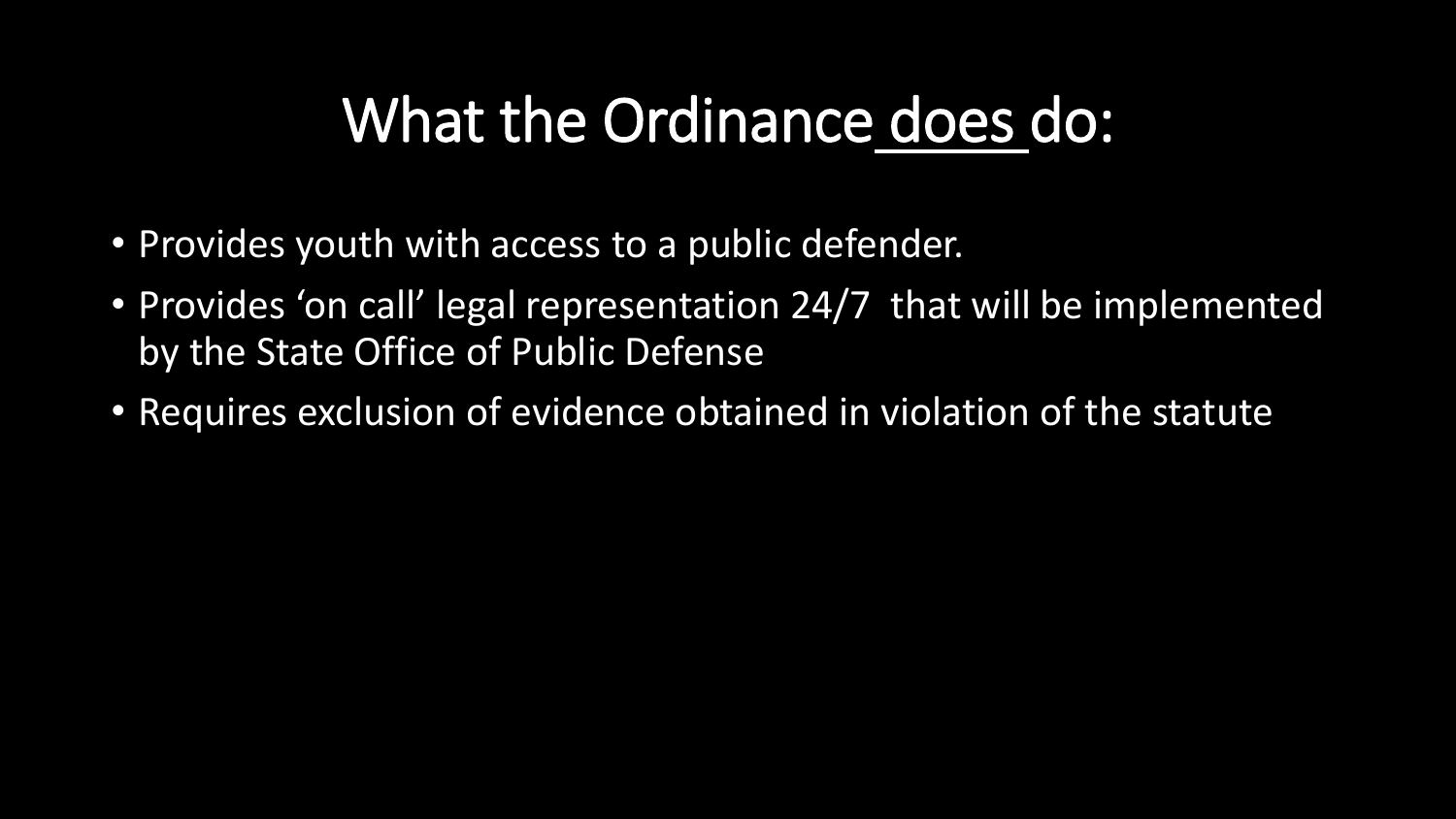# "The police are really scary. I wish I had known my rights."